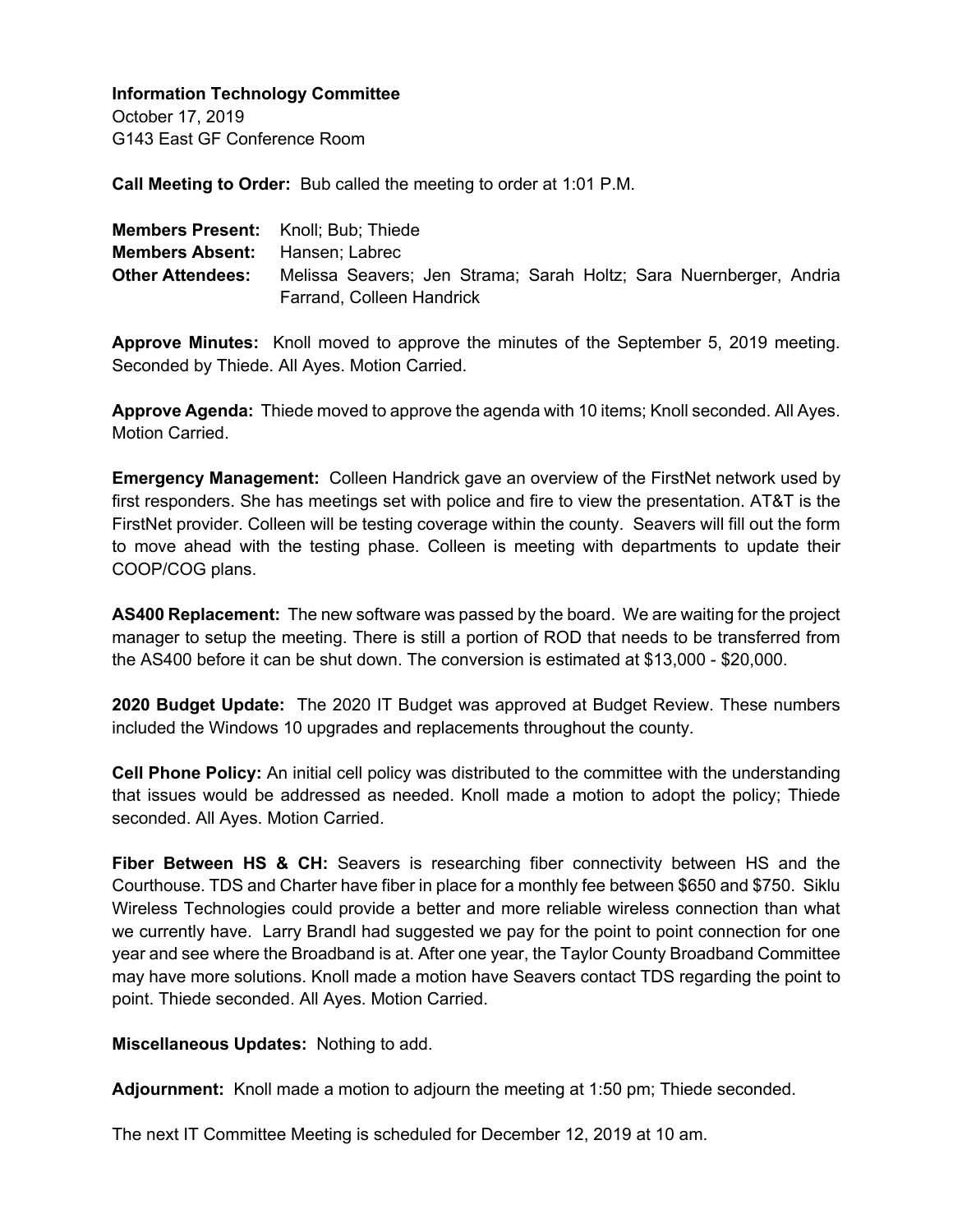September 5, 2019 G143 East GF Conference Room

**Call Meeting to Order:** Bub called the meeting to order at 10:00 A.M.

**Members Present:** Knoll; Bub; Thiede; Hansen; Labrec; **Members Absent: Other Attendees:** Melissa Seavers, IT; Jen Strama, IT; Larry Brandl, Accounting

**Approve Minutes:** Thiede moved to approve the minutes of the August 1, 2019 meeting. Seconded by Labrec. All Ayes. Motion Carried.

**Approve Agenda:** Thiede moved to approve the agenda with 10 items; Knoll seconded. All Ayes. Motion Carried.

**2020 Budget**: Seavers reported a 0% increase in operations as requested, and a decrease in the overall budget due to a reduction in employee benefits. Finance Director, Larry Brandl suggested moving those dollars to the CRP Budget to allow for the Windows 10 upgrades across the network.Thiede made a motion to approve the budget with this adjustment as well as \$165,000 for cloud-based accounting software. Hansen seconded. All Ayes. Motion Carried.

**Cell Phone Policy:** The sub-committee is still in the process of reviewing feedback from department heads. They are hoping to have something ready for the next IT meeting.

**CRP-Wording Changes:** Bub provided a proposed addition to the CRP. Departments will be responsible for covering the costs of computers that are not part of the CRP. Bub asked committee members to review the policy and email any changes to him.

**Fiber Between HS & CH:** - The City of Medford has a \$25 per year, per pole charge if fiber was hung on their electric poles. Right now, Melissa is unable to find anyone to run fiber between the two buildings. TDS can provide a point to point fiber connection for \$650 per month. Melissa will continue to search for solutions.

**Miscellaneous Updates:** Nothing further at this time.

**AS400 Replacement - Financial:** Melissa provided the committee with a five-year price comparison between the on-premise solution and cloud-based solution using the Tyler Tech numbers provided. If we go the cloud-based route, this will ensure a disaster recovery solution. Hansen made a motion to purchase the cloud-based solution; Thiede seconded. All Ayes. Motion **Carried** 

**Adjournment:** Thiede made a motion to adjourn the meeting at 11:10 a.m.; Knoll seconded. All Ayes. Carried.

The next IT Committee Meeting is scheduled for October 17, 2019 at 1 p.m.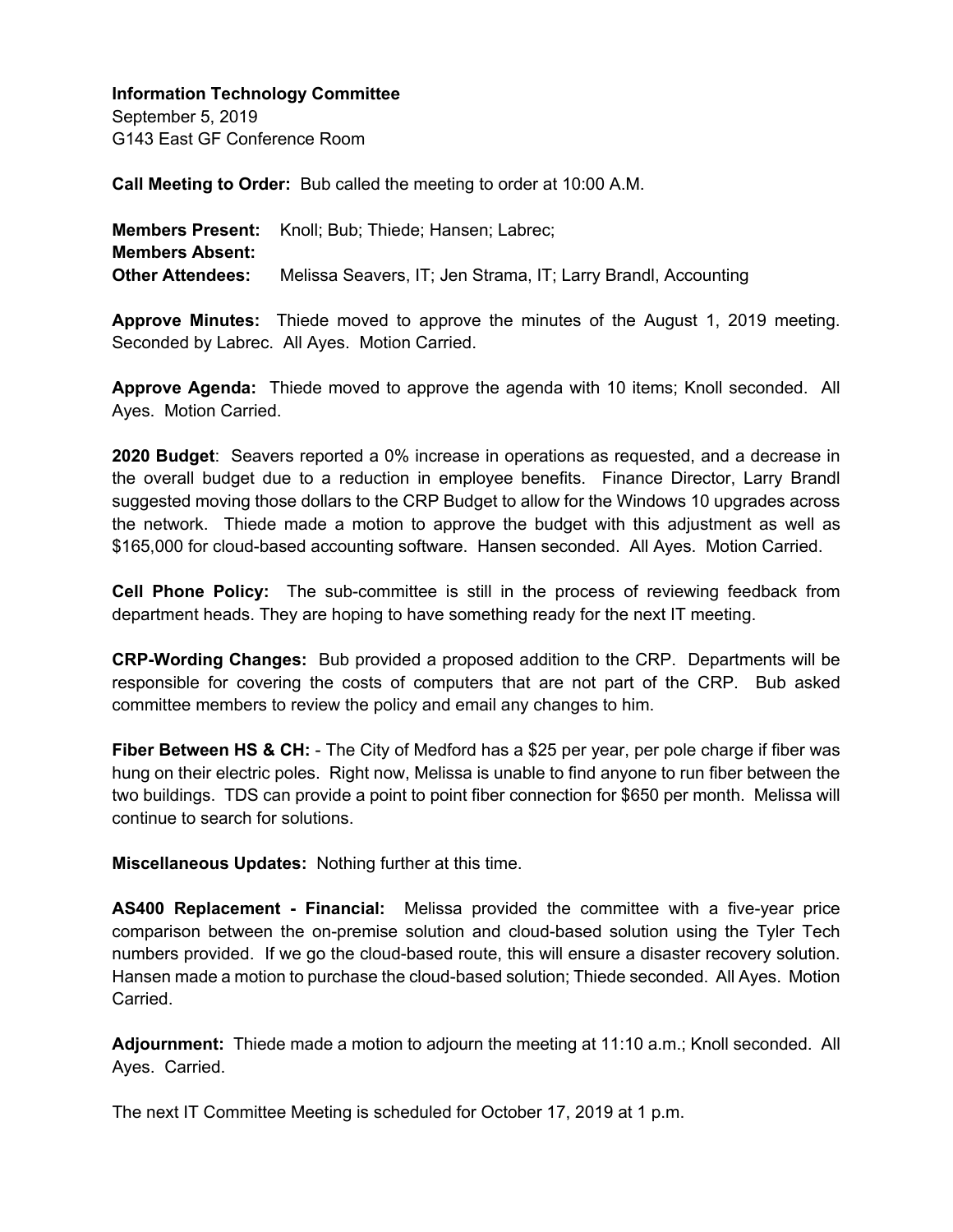August 1, 2019 G143 East GF Conference Room

**Call Meeting to Order:** Chair Bub called the meeting to order at 10:00 A.M.

|                                | <b>Members Present:</b> Knoll; Bub; Thiede; Hansen;                                         |
|--------------------------------|---------------------------------------------------------------------------------------------|
| <b>Members Absent:</b> Labrec; |                                                                                             |
| <b>Other Attendees:</b>        | Melissa Seavers, IT; Jen Strama, IT; Larry Brandl, Accounting; Tracy<br>Hartwig, Accounting |

**Approve Minutes:** Hansen moved to approve the minutes of the April 25, 2019 meeting. Seconded by Thiede. All Ayes. Motion Carried.

**Approve Agenda:** Thiede moved to approve the agenda with 8 items; Hansen seconded. All Ayes. Motion Carried.

**AS400 Replacement:** The Accounting Department viewed Tyler Technology's software in Clark County. Payroll and Human Resources software will remain the same no matter what version of the software is chosen. The proposed software package provides real-time data. Department heads will be given the option to print reports as needed. A cloud-based quote was given from Tyler Technologies. The committee asked to see an on-premise quote as well.

**Server Update:** The committee originally approved a \$15,000 hardware upgrade for Human Services. After further investigation, Seavers proposed a Server / SAN setup. This would cost an additional \$17,000 but provide a failover option should one host go down. Hansen made a motion to spend \$32,000 out of the AS400 line item to purchase the SAN and additional host for Human Services. Thiede seconded. All Ayes. Motion Carried.

**Cell Phone Policy:** Bub provided a copy of the policy drafted by the ad hoc committee. Depending on job description and duties, a stipend will be provided if moving to a personal plan. The policy is still under review at this time.

**Computer Replacement Plan:** It was suggested to include wording regarding special purchases from departments. Any equipment purchased with grant money or extra budget money will not be replaced by the computer replacement plan budget. Bub will work on re-writing the policy.

**Miscellaneous Updates:** Seavers and Bub will research fiber providers to connect Human Services and the Courthouse for increased reliability and speed.

**Adjournment:** Hansen made a motion to adjourn the meeting at 11:12 a.m.; Knoll seconded. All Ayes. Motion Carried.

The next IT Committee Meeting is scheduled for September 5, 2019 at 10 am.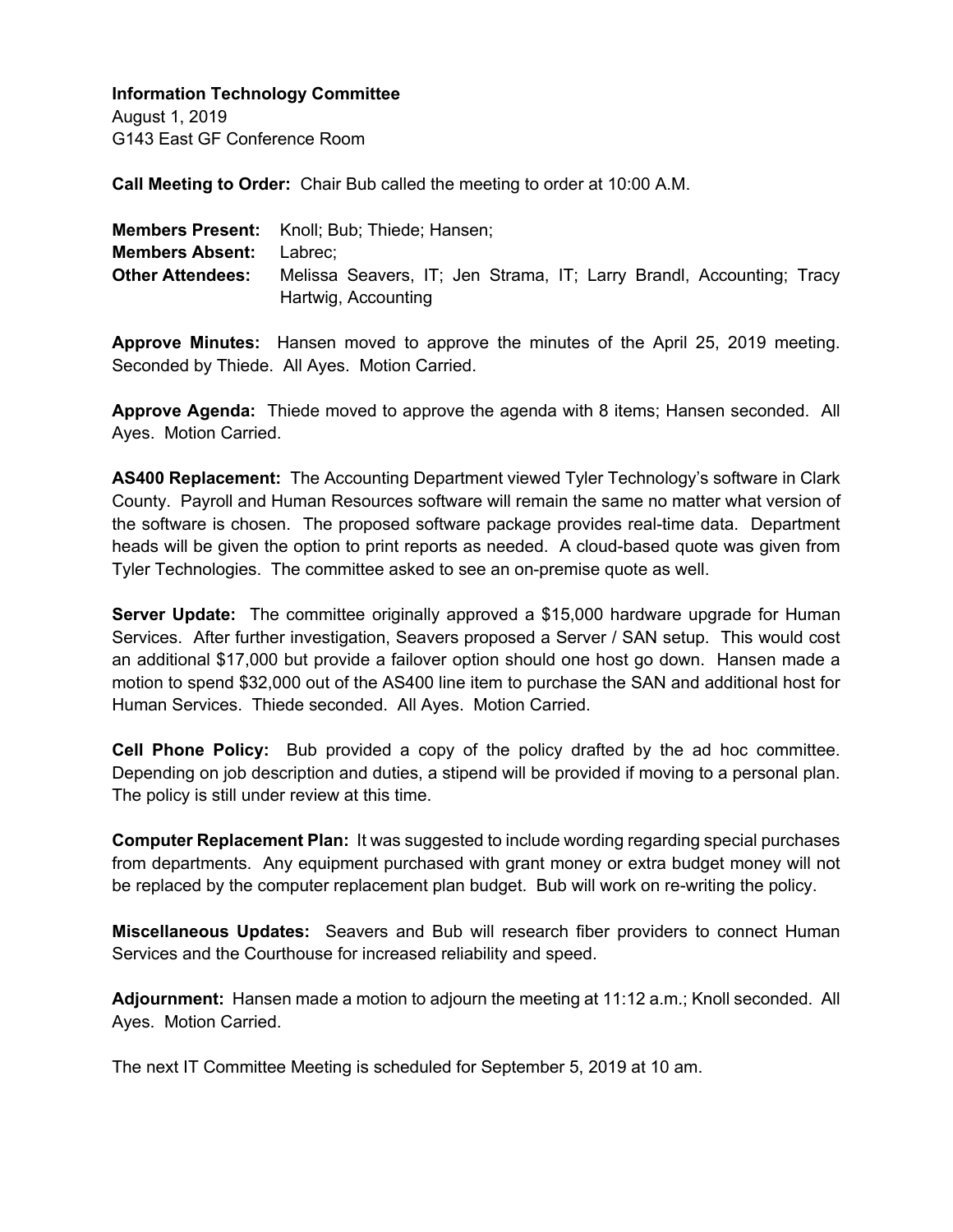April 25, 2019 G143 East GF Conference Room

**Call Meeting to Order:** Bub called the meeting to order at 10:00 A.M.

**Members Present:** Knoll; Bub; Thiede; Hansen; Labrec **Members Absent: Other Attendees:** Melissa Seavers, IT; Jen Strama, IT; Brian Wilson, Star News;

**Approve Minutes:** Hansen moved to approve the minutes of the January 31, 2019 meeting. Seconded by Thiede. All Ayes. Motion Carried.

**Approve Agenda:** Thiede moved to approve the agenda with 12 items; Hansen seconded. All Ayes. Motion Carried.

**Disaster Recovery:** Some department surveys have been returned. There are some good DR plans in place for certain departments. Emergency Management will review plans when time permits and provide recommendations.

**AS400 Replacement:** We have looked at three different Financial programs. Before a final decision is made, Larry Brandl is going to visit Clark County for a more in-depth look at their GL. A decision will be made at the next meeting.

**Online Forms:** Online forms are up and running. Everything is working well.

**Server Update:** At the last meeting it was approved to spend \$15,000 on a SAN for Human Services. After further investigation, it was determined they'll need two ESX hosts plus a SAN to allow for more storage and backup options. The new quote received for the project was \$32,000. Hansen made a motion to spend \$32,000 out of the AS400 line item to purchase the SAN and needed ESX server for Human Services. Thiede seconded. All Ayes. Carried.

**Broadband Update:** On May 8-9, Vantage Point will be holding a Stakeholders Meeting in Taylor County. In an effort to bring better speeds to the area, the Broadband Committee is looking at writing grants to offset some of the upfront costs.

**Computer Replacement Plan:** When the CRP was adopted, all computer line times were moved from department budgets to a newly created CRP budget to provide one desktop or laptop to each employee. Since then, some departments have purchased extra devices with leftover budget monies. It was not talked about which department would be responsible for replacing extra items when they quit working or become a risk to the network. The IT committee plans to create a PC/Laptop Purchasing Policy and note any equipment that will not be covered under the plan.

**IT Devices:** The IT committee plans to look at a county-wide cell phone policy with different tiers based on job title. They will also determine whether to keep a county cell phone plan or provide a reimbursement for those on personal plans.